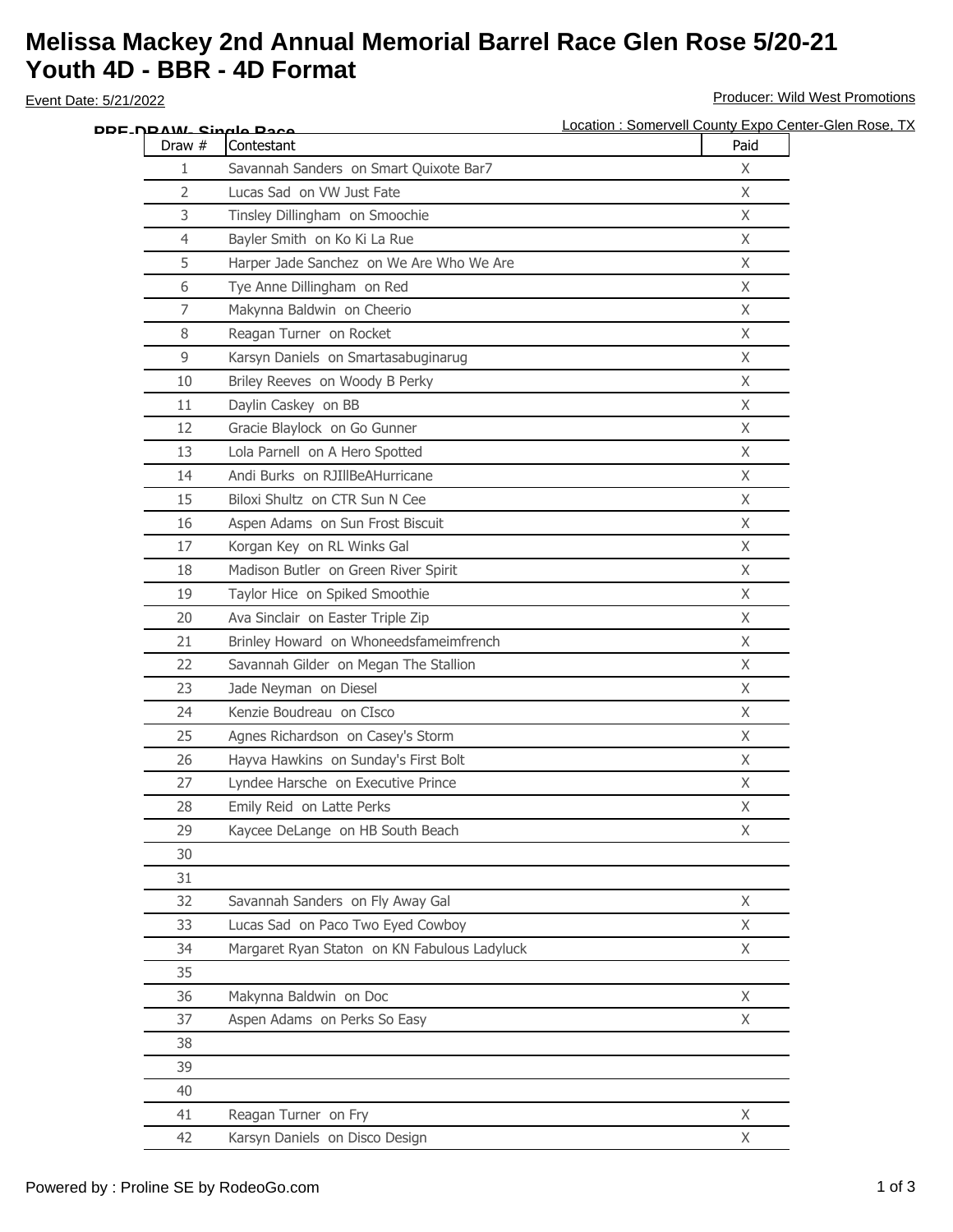## **Melissa Mackey 2nd Annual Memorial Barrel Race Glen Rose 5/20-21 Youth 4D - BBR - 4D Format**

Draw # Contestant Paid Briley Reeves on Opie X Lola Parnell on The Hollywood Nugget X Biloxi Shultz on Moves Like Jagger X Savannah Sanders on CW Rosey Quickbar X 71 Briley Reeves on Roadie XX Karsyn Daniels on Jess Special Moon X Biloxi Shultz on Jig French Truckie X Event Date: 5/21/2022 **Producer: Wild West Promotions** Location : Somervell County Expo Center-Glen Rose, TX **PRE-DRAW- Single Race**